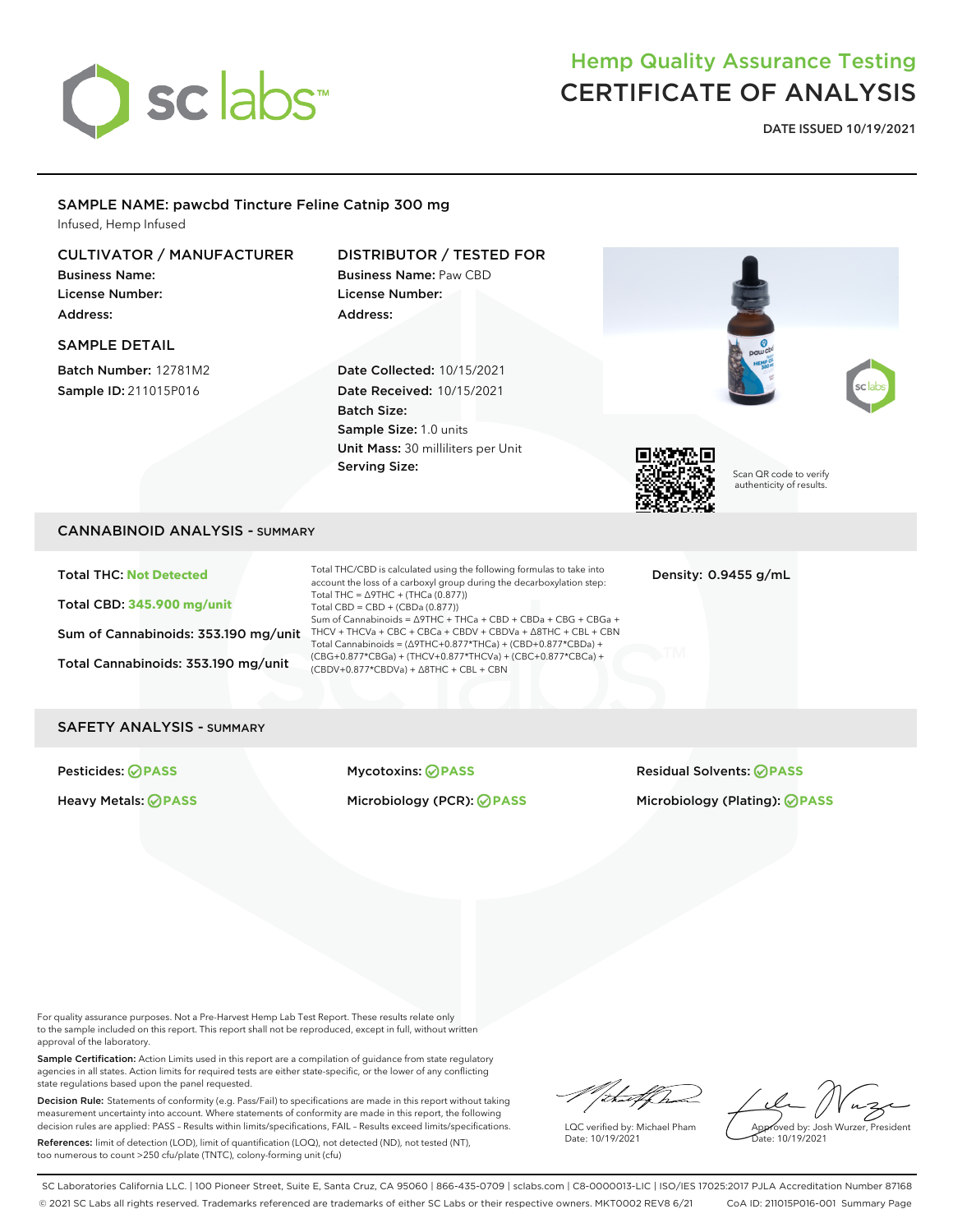# sclabs

# Hemp Quality Assurance Testing CERTIFICATE OF ANALYSIS

**PAWCBD TINCTURE FELINE CATNIP 300 MG | DATE ISSUED 10/19/2021**



Tested by high-performance liquid chromatography with diode-array detection (HPLC-DAD).

**Method:** QSP 1157 - Analysis of Cannabinoids by HPLC-DAD

TOTAL THC: **Not Detected**

Total THC (∆9THC+0.877\*THCa)

### TOTAL CBD: **345.900 mg/unit**

Total CBD (CBD+0.877\*CBDa)

### TOTAL CANNABINOIDS: 353.190 mg/unit

Total Cannabinoids (Total THC) + (Total CBD) + (Total CBG) + (Total THCV) + (Total CBC) + (Total CBDV) + ∆8THC + CBL + CBN

### TOTAL CBG: 4.560 mg/unit

Total CBG (CBG+0.877\*CBGa)

### TOTAL THCV: ND

Total THCV (THCV+0.877\*THCVa)

### TOTAL CBC: ND

Total CBC (CBC+0.877\*CBCa)

# TOTAL CBDV: 0.930 mg/unit

Total CBDV (CBDV+0.877\*CBDVa)

### **CANNABINOID TEST RESULTS -** 10/16/2021

| <b>COMPOUND</b>            | LOD/LOQ<br>(mg/mL) | <b>MEASUREMENT</b><br>mg/mL | <b>RESULT</b><br>(mg/mL) | <b>RESULT</b><br>(%) |
|----------------------------|--------------------|-----------------------------|--------------------------|----------------------|
| <b>CBD</b>                 | 0.004 / 0.011      | ±0.5523                     | 11.530                   | 1.2195               |
| <b>CBG</b>                 | 0.002 / 0.006      | ±0.0095                     | 0.152                    | 0.0161               |
| <b>CBN</b>                 | 0.001 / 0.007      | ±0.0022                     | 0.060                    | 0.0063               |
| <b>CBDV</b>                | 0.002/0.012        | ±0.0016                     | 0.031                    | 0.0033               |
| Δ9THC                      | 0.002/0.014        | N/A                         | <b>ND</b>                | <b>ND</b>            |
| $\triangle$ 8THC           | 0.01 / 0.02        | N/A                         | <b>ND</b>                | <b>ND</b>            |
| <b>THCa</b>                | 0.001 / 0.005      | N/A                         | <b>ND</b>                | <b>ND</b>            |
| <b>THCV</b>                | 0.002/0.012        | N/A                         | <b>ND</b>                | <b>ND</b>            |
| <b>THCVa</b>               | 0.002 / 0.019      | N/A                         | <b>ND</b>                | <b>ND</b>            |
| <b>CBDa</b>                | 0.001 / 0.026      | N/A                         | <b>ND</b>                | <b>ND</b>            |
| <b>CBDVa</b>               | 0.001 / 0.018      | N/A                         | <b>ND</b>                | <b>ND</b>            |
| <b>CBGa</b>                | 0.002 / 0.007      | N/A                         | <b>ND</b>                | <b>ND</b>            |
| <b>CBL</b>                 | 0.003/0.010        | N/A                         | <b>ND</b>                | <b>ND</b>            |
| <b>CBC</b>                 | 0.003/0.010        | N/A                         | <b>ND</b>                | <b>ND</b>            |
| <b>CBCa</b>                | 0.001 / 0.015      | N/A                         | <b>ND</b>                | <b>ND</b>            |
| <b>SUM OF CANNABINOIDS</b> |                    |                             | 11.773 mg/mL             | 1.2452%              |

### Unit Mass: 30 milliliters per Unit

| ∆9THC per Unit                     | <b>ND</b>       |
|------------------------------------|-----------------|
| <b>Total THC per Unit</b>          | <b>ND</b>       |
| <b>CBD per Unit</b>                | 345.900 mg/unit |
| <b>Total CBD per Unit</b>          | 345.900 mg/unit |
| Sum of Cannabinoids per Unit       | 353.190 mg/unit |
| <b>Total Cannabinoids per Unit</b> | 353.190 mg/unit |

#### **DENSITY TEST RESULT**

### **0.9455 g/mL**

Tested 10/16/2021

**Method:** QSP 7870 - Sample Preparation

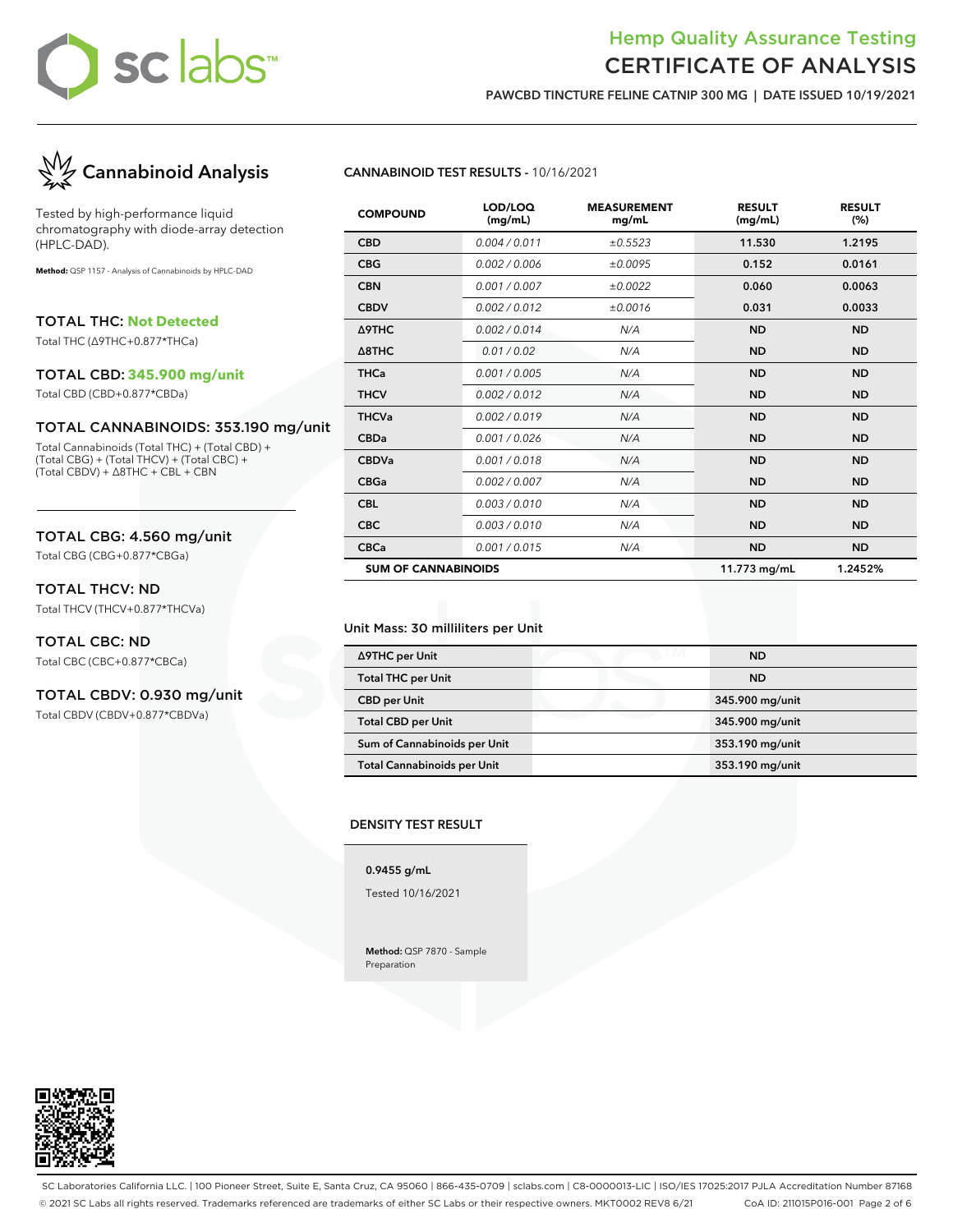# sc labs™

# Hemp Quality Assurance Testing CERTIFICATE OF ANALYSIS

**PAWCBD TINCTURE FELINE CATNIP 300 MG | DATE ISSUED 10/19/2021**

# **Pesticide Analysis**

Pesticide and plant growth regulator analysis utilizing high-performance liquid chromatography-mass spectrometry (HPLC-MS) or gas chromatography-mass spectrometry (GC-MS).

\*GC-MS utilized where indicated.

**Method:** QSP 1212 - Analysis of Pesticides and Mycotoxins by LC-MS or QSP 1213 - Analysis of Pesticides by GC-MS

Exclusions<sup>1</sup> see last page

Exclusions<sup>2</sup> see last page



| <b>COMPOUND</b>          | LOD/LOQ<br>$(\mu g/g)$ | <b>ACTION LIMIT</b><br>$(\mu g/g)$ | <b>MEASUREMENT</b><br>µg/g | <b>RESULT</b><br>$(\mu g/g)$ | <b>RESULT</b> |
|--------------------------|------------------------|------------------------------------|----------------------------|------------------------------|---------------|
| Abamectin                | 0.03 / 0.10            | 0.3                                | N/A                        | <b>ND</b>                    | <b>PASS</b>   |
| Acephate                 | 0.02 / 0.07            | 5                                  | N/A                        | <b>ND</b>                    | <b>PASS</b>   |
| Acequinocyl              | 0.02 / 0.07            | 4                                  | N/A                        | <b>ND</b>                    | <b>PASS</b>   |
| Acetamiprid              | 0.02 / 0.05            | 5                                  | N/A                        | <b>ND</b>                    | <b>PASS</b>   |
| Aldicarb                 | 0.03 / 0.08            | $\ge$ LOD                          | N/A                        | <b>ND</b>                    | <b>PASS</b>   |
| Azoxystrobin             | 0.02 / 0.07            | 40                                 | N/A                        | <b>ND</b>                    | <b>PASS</b>   |
| <b>Bifenazate</b>        | 0.01 / 0.04            | 5                                  | N/A                        | <b>ND</b>                    | <b>PASS</b>   |
| <b>Bifenthrin</b>        | 0.02 / 0.05            | 0.5                                | N/A                        | <b>ND</b>                    | <b>PASS</b>   |
| <b>Boscalid</b>          | 0.03 / 0.09            | 10                                 | N/A                        | <b>ND</b>                    | <b>PASS</b>   |
| Captan                   | 0.19/0.57              | 5                                  | N/A                        | <b>ND</b>                    | <b>PASS</b>   |
| Carbaryl                 | 0.02 / 0.06            | 0.5                                | N/A                        | <b>ND</b>                    | <b>PASS</b>   |
| Carbofuran               | 0.02 / 0.05            | $\ge$ LOD                          | N/A                        | <b>ND</b>                    | <b>PASS</b>   |
| Chlorantraniliprole      | 0.04 / 0.12            | 40                                 | N/A                        | <b>ND</b>                    | <b>PASS</b>   |
| Chlordane*               | 0.03 / 0.08            | $\ge$ LOD                          | N/A                        | <b>ND</b>                    | <b>PASS</b>   |
| Chlorfenapyr*            | 0.03 / 0.10            | $\ge$ LOD                          | N/A                        | <b>ND</b>                    | <b>PASS</b>   |
| Chlorpyrifos             | 0.02 / 0.06            | $\ge$ LOD                          | N/A                        | <b>ND</b>                    | <b>PASS</b>   |
| Clofentezine             | 0.03 / 0.09            | 0.5                                | N/A                        | <b>ND</b>                    | <b>PASS</b>   |
| Coumaphos                | 0.02 / 0.07            | $\ge$ LOD                          | N/A                        | <b>ND</b>                    | <b>PASS</b>   |
| Cyfluthrin               | 0.12 / 0.38            | $\mathbf{1}$                       | N/A                        | <b>ND</b>                    | <b>PASS</b>   |
| Cypermethrin             | 0.11 / 0.32            | $\mathbf{1}$                       | N/A                        | <b>ND</b>                    | <b>PASS</b>   |
| <b>Daminozide</b>        | 0.02 / 0.07            | $\geq$ LOD                         | N/A                        | <b>ND</b>                    | <b>PASS</b>   |
| <b>DDVP</b> (Dichlorvos) | 0.03 / 0.09            | $\ge$ LOD                          | N/A                        | <b>ND</b>                    | <b>PASS</b>   |
| <b>Diazinon</b>          | 0.02 / 0.05            | 0.2                                | N/A                        | <b>ND</b>                    | <b>PASS</b>   |
| Dimethoate               | 0.03 / 0.08            | $\ge$ LOD                          | N/A                        | <b>ND</b>                    | <b>PASS</b>   |
| Dimethomorph             | 0.03 / 0.09            | 20                                 | N/A                        | <b>ND</b>                    | <b>PASS</b>   |
| Ethoprop(hos)            | 0.03 / 0.10            | $\ge$ LOD                          | N/A                        | <b>ND</b>                    | <b>PASS</b>   |
| Etofenprox               | 0.02 / 0.06            | $\ge$ LOD                          | N/A                        | <b>ND</b>                    | <b>PASS</b>   |
| Etoxazole                | 0.02 / 0.06            | 1.5                                | N/A                        | <b>ND</b>                    | <b>PASS</b>   |
| Fenhexamid               | 0.03 / 0.09            | 10                                 | N/A                        | <b>ND</b>                    | <b>PASS</b>   |
| Fenoxycarb               | 0.03 / 0.08            | $\ge$ LOD                          | N/A                        | <b>ND</b>                    | <b>PASS</b>   |
| Fenpyroximate            | 0.02 / 0.06            | $\overline{c}$                     | N/A                        | ND.                          | PASS          |
| Fipronil                 | 0.03 / 0.08            | $\ge$ LOD                          | N/A                        | ND                           | <b>PASS</b>   |
| Flonicamid               | 0.03 / 0.10            | $\overline{c}$                     | N/A                        | <b>ND</b>                    | <b>PASS</b>   |
| Fludioxonil              | 0.03 / 0.10            | 30                                 | N/A                        | <b>ND</b>                    | <b>PASS</b>   |
| Hexythiazox              | 0.02 / 0.07            | 2                                  | N/A                        | <b>ND</b>                    | <b>PASS</b>   |
| Imazalil                 | 0.02 / 0.06            | $\ge$ LOD                          | N/A                        | <b>ND</b>                    | <b>PASS</b>   |
| Imidacloprid             | 0.04 / 0.11            | 3                                  | N/A                        | <b>ND</b>                    | <b>PASS</b>   |
| Kresoxim-methyl          | 0.02 / 0.07            | $\mathcal{I}$                      | N/A                        | <b>ND</b>                    | <b>PASS</b>   |
| Malathion                | 0.03 / 0.09            | 5                                  | N/A                        | <b>ND</b>                    | <b>PASS</b>   |
| Metalaxyl                | 0.02 / 0.07            | 15                                 | N/A                        | ND                           | <b>PASS</b>   |
| Methiocarb               | 0.02 / 0.07            | $\ge$ LOD                          | N/A                        | <b>ND</b>                    | <b>PASS</b>   |



Continued on next page

SC Laboratories California LLC. | 100 Pioneer Street, Suite E, Santa Cruz, CA 95060 | 866-435-0709 | sclabs.com | C8-0000013-LIC | ISO/IES 17025:2017 PJLA Accreditation Number 87168 © 2021 SC Labs all rights reserved. Trademarks referenced are trademarks of either SC Labs or their respective owners. MKT0002 REV8 6/21 CoA ID: 211015P016-001 Page 3 of 6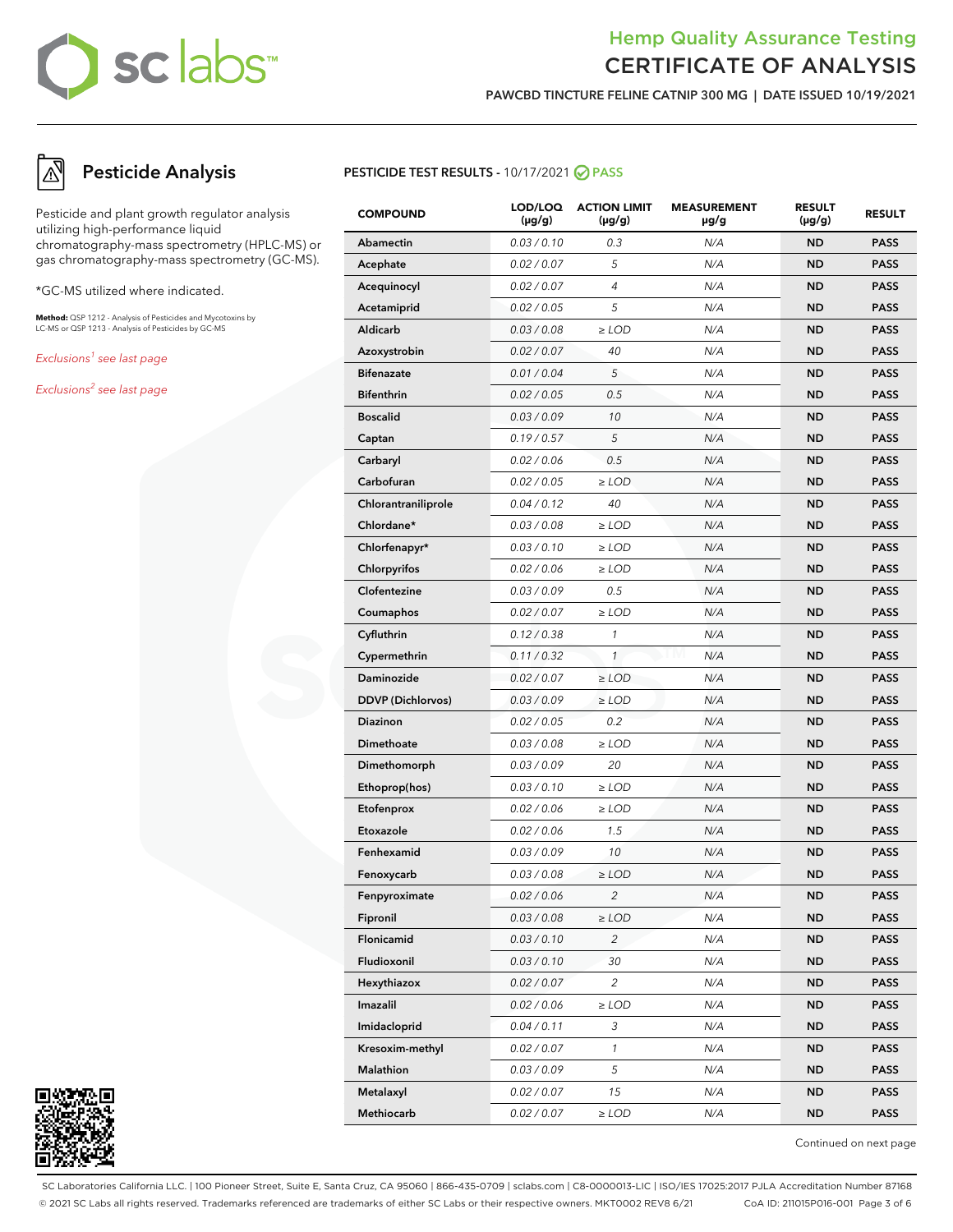# sclabs™

# Hemp Quality Assurance Testing CERTIFICATE OF ANALYSIS

**PAWCBD TINCTURE FELINE CATNIP 300 MG | DATE ISSUED 10/19/2021**



# **Pesticide Analysis** Continued

Pesticide and plant growth regulator analysis utilizing high-performance liquid chromatography-mass spectrometry (HPLC-MS) or gas chromatography-mass spectrometry (GC-MS).

\*GC-MS utilized where indicated.

**Method:** QSP 1212 - Analysis of Pesticides and Mycotoxins by LC-MS or QSP 1213 - Analysis of Pesticides by GC-MS



| <b>COMPOUND</b>          | LOD/LOQ<br>$(\mu g/g)$ | <b>ACTION LIMIT</b><br>$(\mu q/q)$ | <b>MEASUREMENT</b><br>µg/g | <b>RESULT</b><br>$(\mu g/g)$ | <b>RESULT</b> |
|--------------------------|------------------------|------------------------------------|----------------------------|------------------------------|---------------|
| Methomyl                 | 0.03/0.10              | 0.1                                | N/A                        | <b>ND</b>                    | <b>PASS</b>   |
| Methyl parathion         | 0.03 / 0.10            | $\ge$ LOD                          | N/A                        | <b>ND</b>                    | <b>PASS</b>   |
| <b>Mevinphos</b>         | 0.03 / 0.09            | $\ge$ LOD                          | N/A                        | <b>ND</b>                    | <b>PASS</b>   |
| Myclobutanil             | 0.03 / 0.09            | 9                                  | N/A                        | <b>ND</b>                    | <b>PASS</b>   |
| <b>Naled</b>             | 0.02 / 0.07            | 0.5                                | N/A                        | <b>ND</b>                    | <b>PASS</b>   |
| Oxamyl                   | 0.04 / 0.11            | 0.2                                | N/A                        | <b>ND</b>                    | <b>PASS</b>   |
| Paclobutrazol            | 0.02 / 0.05            | $\ge$ LOD                          | N/A                        | <b>ND</b>                    | <b>PASS</b>   |
| Pentachloronitrobenzene* | 0.03 / 0.09            | 0.2                                | N/A                        | <b>ND</b>                    | <b>PASS</b>   |
| Permethrin               | 0.04 / 0.12            | 20                                 | N/A                        | <b>ND</b>                    | <b>PASS</b>   |
| Phosmet                  | 0.03/0.10              | 0.2                                | N/A                        | <b>ND</b>                    | <b>PASS</b>   |
| Piperonylbutoxide        | 0.02 / 0.07            | 8                                  | N/A                        | <b>ND</b>                    | <b>PASS</b>   |
| Prallethrin              | 0.03 / 0.08            | 0.4                                | N/A                        | <b>ND</b>                    | <b>PASS</b>   |
| Propiconazole            | 0.02 / 0.07            | 20                                 | N/A                        | <b>ND</b>                    | <b>PASS</b>   |
| Propoxur                 | 0.03 / 0.09            | $\geq$ LOD                         | N/A                        | <b>ND</b>                    | <b>PASS</b>   |
| Pyrethrins               | 0.04 / 0.12            | $\mathcal{I}$                      | N/A                        | <b>ND</b>                    | <b>PASS</b>   |
| Pyridaben                | 0.02 / 0.07            | 3                                  | N/A                        | <b>ND</b>                    | <b>PASS</b>   |
| Spinetoram               | 0.02 / 0.07            | 3                                  | N/A                        | <b>ND</b>                    | <b>PASS</b>   |
| Spinosad                 | 0.02 / 0.07            | 3                                  | N/A                        | <b>ND</b>                    | <b>PASS</b>   |
| Spiromesifen             | 0.02 / 0.05            | 12                                 | N/A                        | <b>ND</b>                    | <b>PASS</b>   |
| Spirotetramat            | 0.02 / 0.06            | 13                                 | N/A                        | <b>ND</b>                    | <b>PASS</b>   |
| Spiroxamine              | 0.03 / 0.08            | $\ge$ LOD                          | N/A                        | <b>ND</b>                    | <b>PASS</b>   |
| Tebuconazole             | 0.02 / 0.07            | 2                                  | N/A                        | <b>ND</b>                    | <b>PASS</b>   |
| Thiacloprid              | 0.03 / 0.10            | $\ge$ LOD                          | N/A                        | <b>ND</b>                    | <b>PASS</b>   |
| Thiamethoxam             | 0.03/0.10              | 4.5                                | N/A                        | <b>ND</b>                    | <b>PASS</b>   |
| Trifloxystrobin          | 0.03 / 0.08            | 30                                 | N/A                        | <b>ND</b>                    | <b>PASS</b>   |

# **Mycotoxin Analysis**

Mycotoxin analysis utilizing high-performance liquid chromatography-mass spectrometry (HPLC-MS).

**Method:** QSP 1212 - Analysis of Pesticides and Mycotoxins by LC-MS

Exclusions<sup>3</sup> see last page

# **MYCOTOXIN TEST RESULTS -** 10/17/2021 **PASS**

| <b>COMPOUND</b>        | LOD/LOQ<br>(µg/kg) | <b>ACTION LIMIT</b><br>$(\mu g/kg)$ | <b>MEASUREMENT</b><br>µg/kg | <b>RESULT</b><br>$(\mu g/kg)$ | <b>RESULT</b> |
|------------------------|--------------------|-------------------------------------|-----------------------------|-------------------------------|---------------|
| <b>Aflatoxin B1</b>    | 2.0/6.0            |                                     | N/A                         | <b>ND</b>                     |               |
| <b>Aflatoxin B2</b>    | 1.8/5.6            |                                     | N/A                         | <b>ND</b>                     |               |
| <b>Aflatoxin G1</b>    | 1.0/3.1            |                                     | N/A                         | <b>ND</b>                     |               |
| <b>Aflatoxin G2</b>    | 1.2 / 3.5          |                                     | N/A                         | <b>ND</b>                     |               |
| <b>Total Aflatoxin</b> |                    | 20                                  |                             | <b>ND</b>                     | <b>PASS</b>   |
| Ochratoxin A           | 6.3/19.2           |                                     | N/A                         | <b>ND</b>                     |               |



SC Laboratories California LLC. | 100 Pioneer Street, Suite E, Santa Cruz, CA 95060 | 866-435-0709 | sclabs.com | C8-0000013-LIC | ISO/IES 17025:2017 PJLA Accreditation Number 87168 © 2021 SC Labs all rights reserved. Trademarks referenced are trademarks of either SC Labs or their respective owners. MKT0002 REV8 6/21 CoA ID: 211015P016-001 Page 4 of 6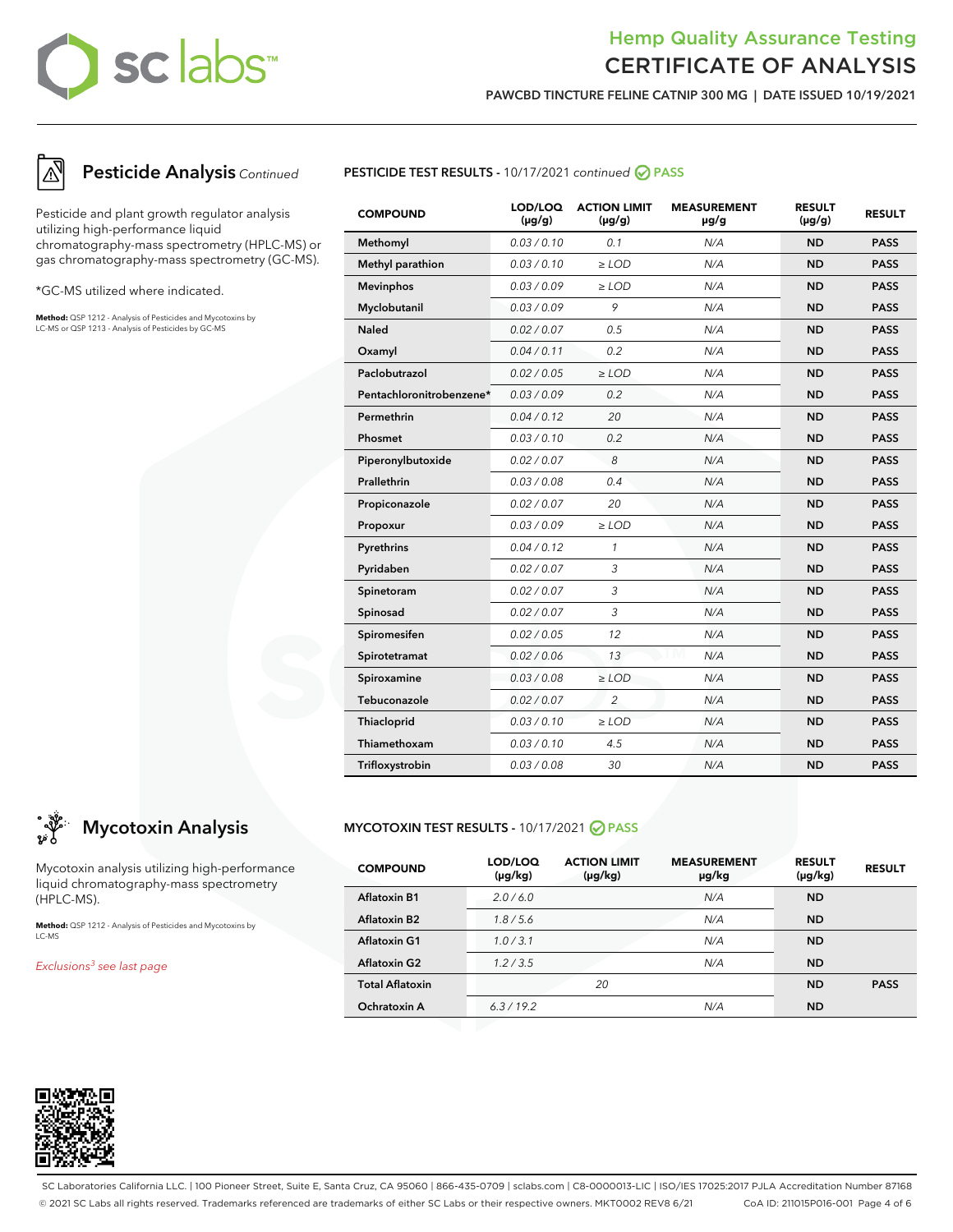# sclabs™

# Hemp Quality Assurance Testing CERTIFICATE OF ANALYSIS

**PAWCBD TINCTURE FELINE CATNIP 300 MG | DATE ISSUED 10/19/2021**



Residual Solvent analysis utilizing gas chromatography-mass spectrometry (GC-MS).

**Method:** QSP 1204 - Analysis of Residual Solvents by GC-MS

Exclusions<sup>4</sup> see last page



| <b>COMPOUND</b>          | LOD/LOQ<br>$(\mu g/g)$ | <b>ACTION LIMIT</b><br>$(\mu g/g)$ | <b>MEASUREMENT</b><br>$\mu$ g/g | <b>RESULT</b><br>$(\mu g/g)$ | <b>RESULT</b> |
|--------------------------|------------------------|------------------------------------|---------------------------------|------------------------------|---------------|
| Propane                  | 10/20                  | 5000                               | N/A                             | <b>ND</b>                    | <b>PASS</b>   |
| <b>Butane</b>            | 10/50                  | 5000                               | N/A                             | <b>ND</b>                    | <b>PASS</b>   |
| Pentane                  | 20/50                  | 5000                               | N/A                             | <b>ND</b>                    | <b>PASS</b>   |
| Hexane                   | 2/5                    | 290                                | N/A                             | <b>ND</b>                    | <b>PASS</b>   |
| Heptane                  | 20/60                  | 5000                               | N/A                             | <b>ND</b>                    | <b>PASS</b>   |
| <b>Benzene</b>           | 0.03/0.09              | $\mathbf{1}$                       | N/A                             | <b>ND</b>                    | <b>PASS</b>   |
| Toluene                  | 7/21                   | 890                                | N/A                             | <b>ND</b>                    | <b>PASS</b>   |
| <b>Total Xylenes</b>     | 50/160                 | 2170                               | N/A                             | <b>ND</b>                    | <b>PASS</b>   |
| Methanol                 | 50/200                 | 3000                               | N/A                             | <b>ND</b>                    | <b>PASS</b>   |
| Ethanol                  | 20/50                  | 5000                               | N/A                             | <b>ND</b>                    | <b>PASS</b>   |
| <b>Isopropyl Alcohol</b> | 10/40                  | 5000                               | N/A                             | <b>ND</b>                    | <b>PASS</b>   |
| Acetone                  | 20/50                  | 5000                               | N/A                             | <b>ND</b>                    | <b>PASS</b>   |
| Ethyl ether              | 20/50                  | 5000                               | N/A                             | <b>ND</b>                    | <b>PASS</b>   |
| <b>Ethylene Oxide</b>    | 0.3 / 0.8              | $\mathbf{1}$                       | N/A                             | <b>ND</b>                    | <b>PASS</b>   |
| Ethyl acetate            | 20/60                  | 5000                               | N/A                             | <b>ND</b>                    | <b>PASS</b>   |
| Chloroform               | 0.1 / 0.2              | $\mathbf{1}$                       | N/A                             | <b>ND</b>                    | <b>PASS</b>   |
| Methylene chloride       | 0.3/0.9                | $\mathbf{1}$                       | N/A                             | <b>ND</b>                    | <b>PASS</b>   |
| Trichloroethylene        | 0.1 / 0.3              | $\mathbf{1}$                       | N/A                             | <b>ND</b>                    | <b>PASS</b>   |
| 1,2-Dichloroethane       | 0.05 / 0.1             | 1                                  | N/A                             | <b>ND</b>                    | <b>PASS</b>   |
| Acetonitrile             | 2/7                    | 410                                | N/A                             | <b>ND</b>                    | <b>PASS</b>   |

## **HEAVY METALS TEST RESULTS -** 10/17/2021 **PASS**

| <b>COMPOUND</b> | LOD/LOQ<br>$(\mu g/g)$ | <b>ACTION LIMIT</b><br>$(\mu g/g)$ | <b>MEASUREMENT</b><br>µg/g | <b>RESULT</b><br>$(\mu g/g)$ | <b>RESULT</b> |
|-----------------|------------------------|------------------------------------|----------------------------|------------------------------|---------------|
| Arsenic         | 0.02/0.1               | 0.42                               | N/A                        | <b>ND</b>                    | <b>PASS</b>   |
| Cadmium         | 0.02/0.05              | 0.27                               | N/A                        | <b>ND</b>                    | <b>PASS</b>   |
| Lead            | 0.04/0.1               | 0.5                                | N/A                        | <b>ND</b>                    | <b>PASS</b>   |
| <b>Mercury</b>  | 0.002/0.01             | 0.4                                | N/A                        | <b>ND</b>                    | <b>PASS</b>   |



# **Heavy Metals Analysis**

Heavy metal analysis utilizing inductively coupled plasma-mass spectrometry (ICP-MS).

**Method:** QSP 1160 - Analysis of Heavy Metals by ICP-MS



SC Laboratories California LLC. | 100 Pioneer Street, Suite E, Santa Cruz, CA 95060 | 866-435-0709 | sclabs.com | C8-0000013-LIC | ISO/IES 17025:2017 PJLA Accreditation Number 87168 © 2021 SC Labs all rights reserved. Trademarks referenced are trademarks of either SC Labs or their respective owners. MKT0002 REV8 6/21 CoA ID: 211015P016-001 Page 5 of 6